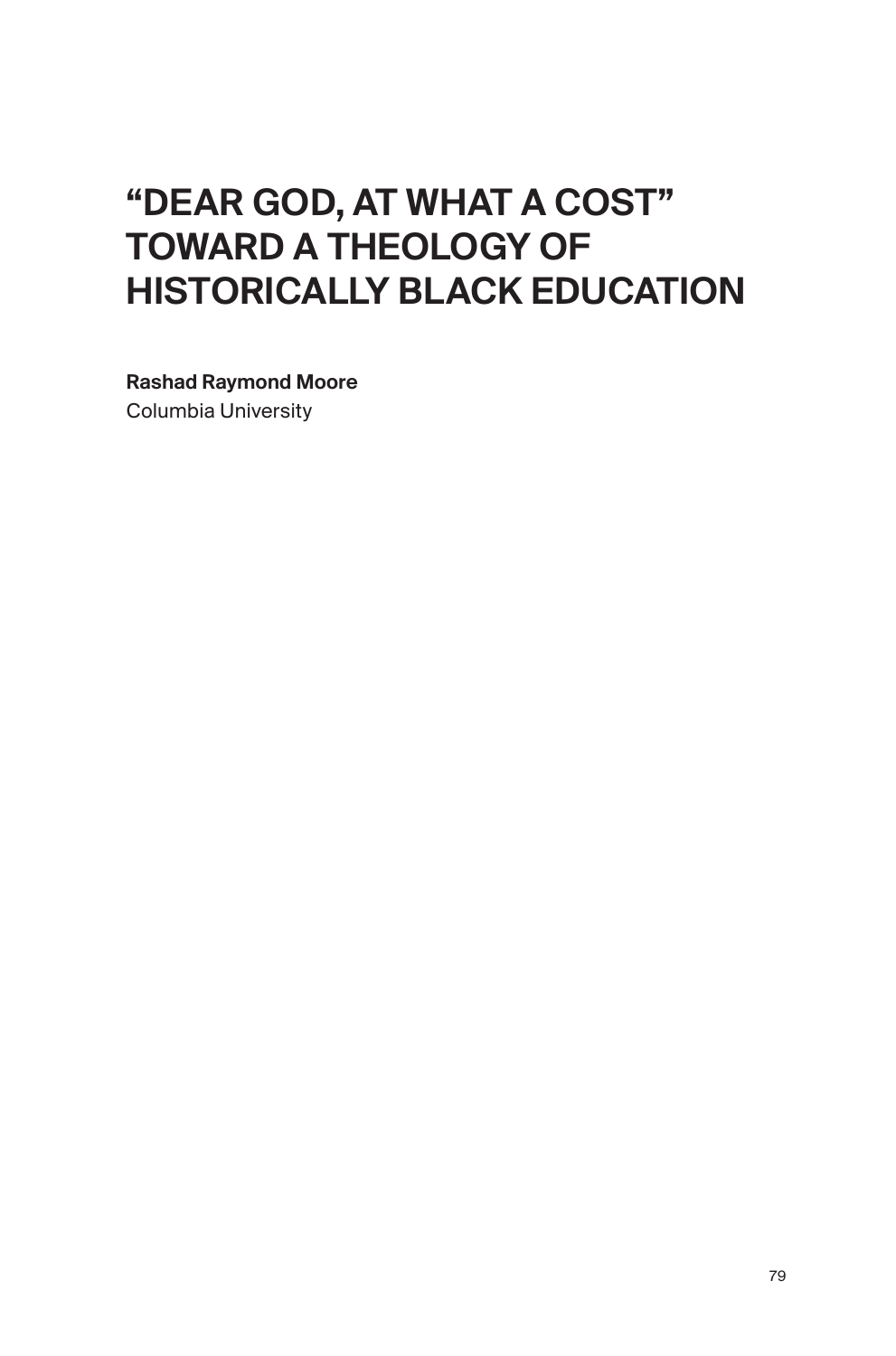The title of this essay is a quote from W.E.B. DuBois' article, "Does the Negro Need Separate Schools?" published in 1935. The article was published in the *Journal of Negro Education* as Black communities debated whether it was better for Black children to attend underfunded, overcrowded, and dilapidated Black schools, or racially mixed schools with more resources and better facilities. Although Black schools were fiscally challenged, Black children were nurtured by caring teachers and embraced by their classmates. On the other hand, the racially mixed schools were often cold and dehumanizing. DuBois writes:

It's difficult to think of anything more important for the development of a people than a proper training for their children, and yet I have repeatedly seen wise and loving colored parents take infinite pains to force their children into schools where the white children, white teachers, and white parents despised and resented the dark child, made mock of it, bullied it, and literally rendered it a living hell. Such parents want their children to "fight" this thing out, but dear God, at what a cost . . . the result of the experiment may be complete ruin of character, gift, and ability and ingrained hatred of schools and men.<sup>1</sup>

Throughout his expansive career as a public intellectual, DuBois was persistently concerned about the well-being and flourishing of Black people, particularly Black children. DuBois has the prophetic fire of Black liberation theology as well as a keen eye for the hopeful ideals of educational philosophy. Drawing deeply from many wells—poetry, literature, economics, politics, religion, and music—DuBois uses his training as a sociologist to bear witness to and for Black folks under the pressures of racial apartheid.

What has been most striking to me lately about DuBois' work is his concern for *children*. Black children, unfortunately, fall in the crack somewhere between liberation theology and philosophy of education. As an alumnus of Union Theological Seminary, which sits directly

<sup>1 →</sup> W.E.B. DuBois, "Does the Negro Need Separate Schools?" *The Journal of Negro Education* 4, no. 3 (1935): 328. https://doi.org/10.2307/2291871.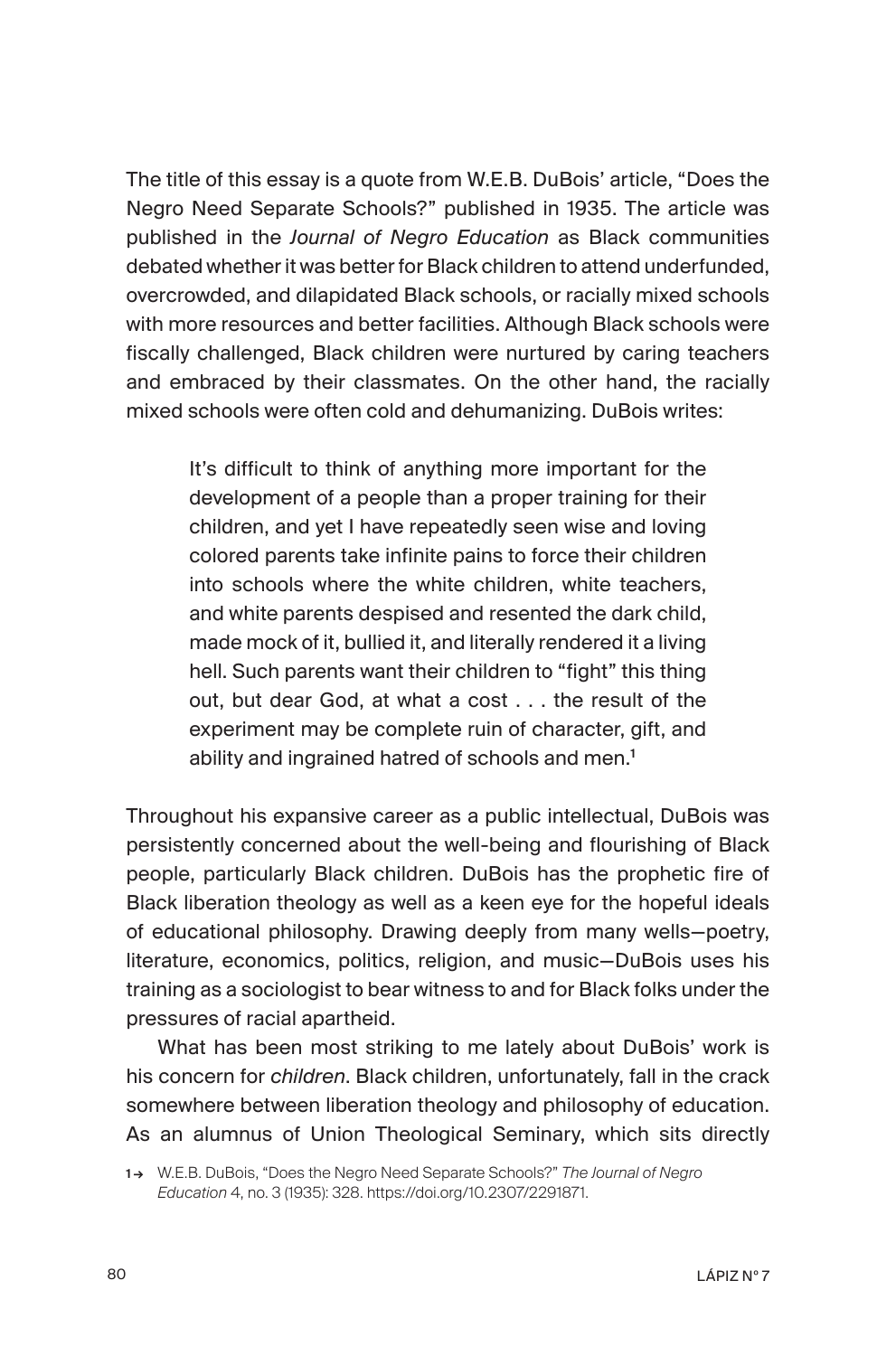across from Teachers College, Columbia University at Broadway and 120th, I see their physical locations as a metaphor for how close yet incredibly distant they are in theory and praxis. There is a theological seminary preparing leaders for the church and society, and I have been *standing* on the same corner for the past ten years, long enough to know that these institutions, so incredibly close, are a world apart. Liberation theologians rarely consider children in their analyses of systems of oppression, and philosophers of education rarely consider Black children as they imagine the lofty possibilities of schooling. Within these fields of practice, Black and Brown children are left without advocates and voices.

What do liberation theologians and philosophers of education have to say to each other? Two disciplines with their own foundational thinkers, vocabularies, and concepts, yet their aims are similar. Liberation theologians and educators are both committed to enhancing one's quality of life through learning, flourishing, and well-being. In this essay, I explore the possibility of a cross-fertilization between the two disciplines by reflecting on my own experience serving as an ordained Baptist Pastor while earning a Ph.D. in Philosophy and Education at Teachers College.

#### **BLACK LIBERATION THEOlOGY**

Black Liberation Theology finds its starting point in the struggle for freedom from slavery in the United States. This distinct religious tradition has been preserved through the preaching, worship, and social witness of Black churches and communities that continue to fight for justice and claim humanity in a land that does not "love [Black] flesh."<sup>2</sup> I grew up listening to the sermons and speeches of Martin Luther King Jr., Adam Clayton Powell Jr., Malcolm X, and Fannie Lou Hamer. Their messages were filled with prophetic rage, urgency, and unbridled Black pride. That sense of passion led me to Union Theological Seminary where I met a man who told me all about myself. James Cone, credited as the father of the academic discipline of Black Liberation Theology, was my systematic theology professor. Cone's work opened the space for other theological voices to emerge from the margins.

2 → Toni Morrison, *Beloved* (New York: Vintage International, 2004).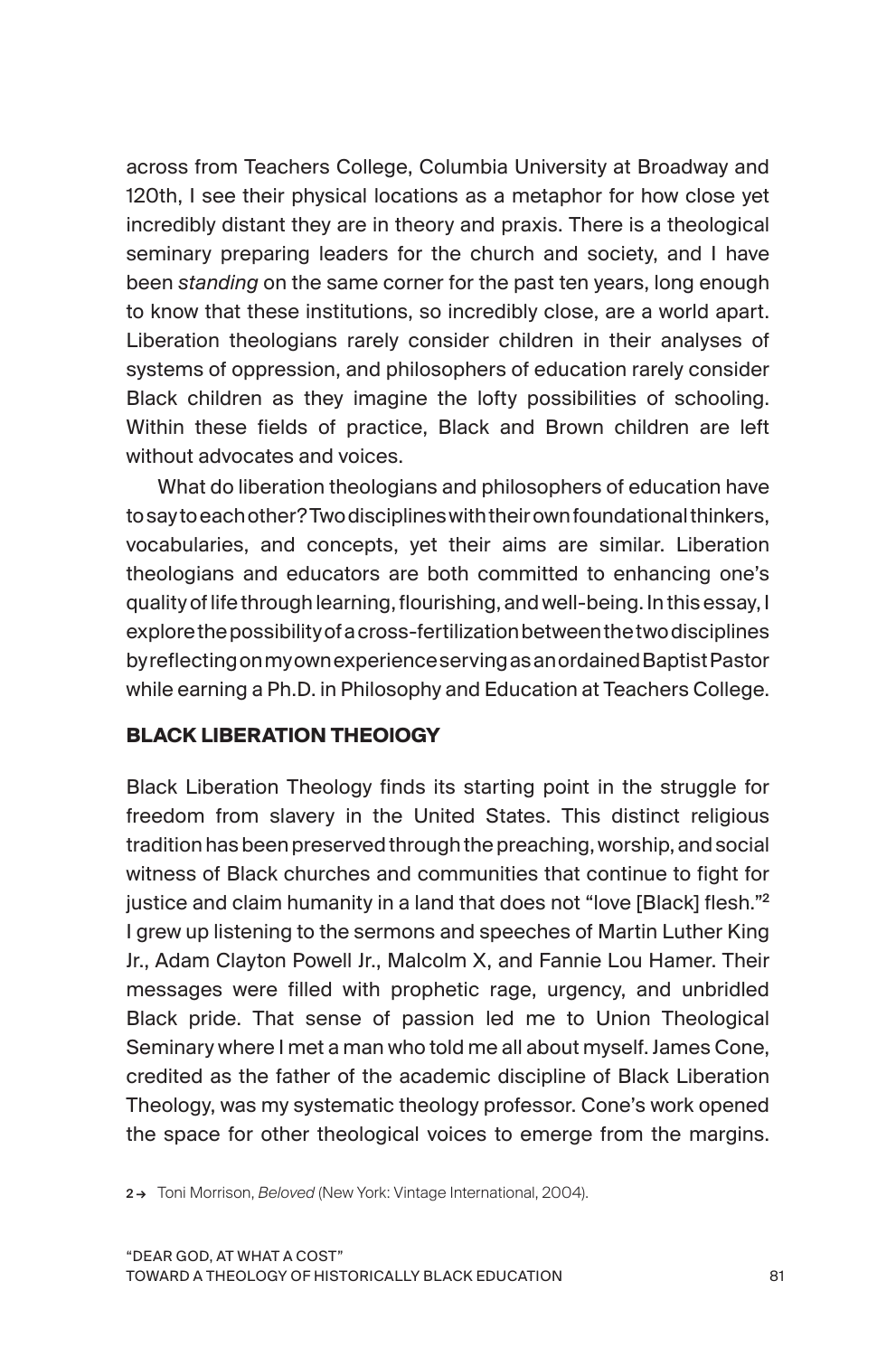Black Liberation Theology comes out of the Black experience, and it looks suffering in the face and dares to give it a voice. Black liberation theologians and practioners shed light on the oppression of Black people, Black women, Black LGTBQ folk, and non-binary and gender non-conforming siblings with the hope that we will make room for all of God's children at the table. After three years of seminary, I became interested in philosophy of education. Black Liberation Theology's focus on suffering left me more often angry than hopeful. Philosophy of education is a bit different from Black Liberation Theology, in the sense that it turns our attention towards imagining new possibilities. However, the conversations always felt a bit detached from my world as a minister in Harlem. For the past five years, I've experienced my own doubleconsciousness—an internal conflict—being a student of Black liberation theology on one hand and a student of philosophy of education on the other; a graduate student and a minister. I have always wondered what it would be like to bring two of my loves together for a conversation. What would it be like to introduce these two worlds to each other?

 *What do liberation theology and philosophy of education have to say to each other?* A dialogue between liberation theologians and philosophers of education can lead to a fruitful conversation that transforms the death-wrenching culture of classrooms into lifeaffirming experiences. Here are three suggested topics for the dialogue. First, liberation theologians should identify the scenes of violence and suffering in classroom experiences.

#### **I. BLACK SUFFERING IN SCHOOL**

I have served as a full-time minister throughout my graduate school career. Many days, I rushed out of seminars to make it back to The Abyssinian Baptist Church in Harlem to cover my ministerial duties. While riding in a cab from Teachers College to the church, I would often try to connect the dots between my studies and ministry while staring out the window looking at children leaving school in their Success Academy uniforms. In a 2018 article published in The City University of New York Law Review, J.D. Candidate Mikailla Carwin reports that charter schools' discipline Black students more than they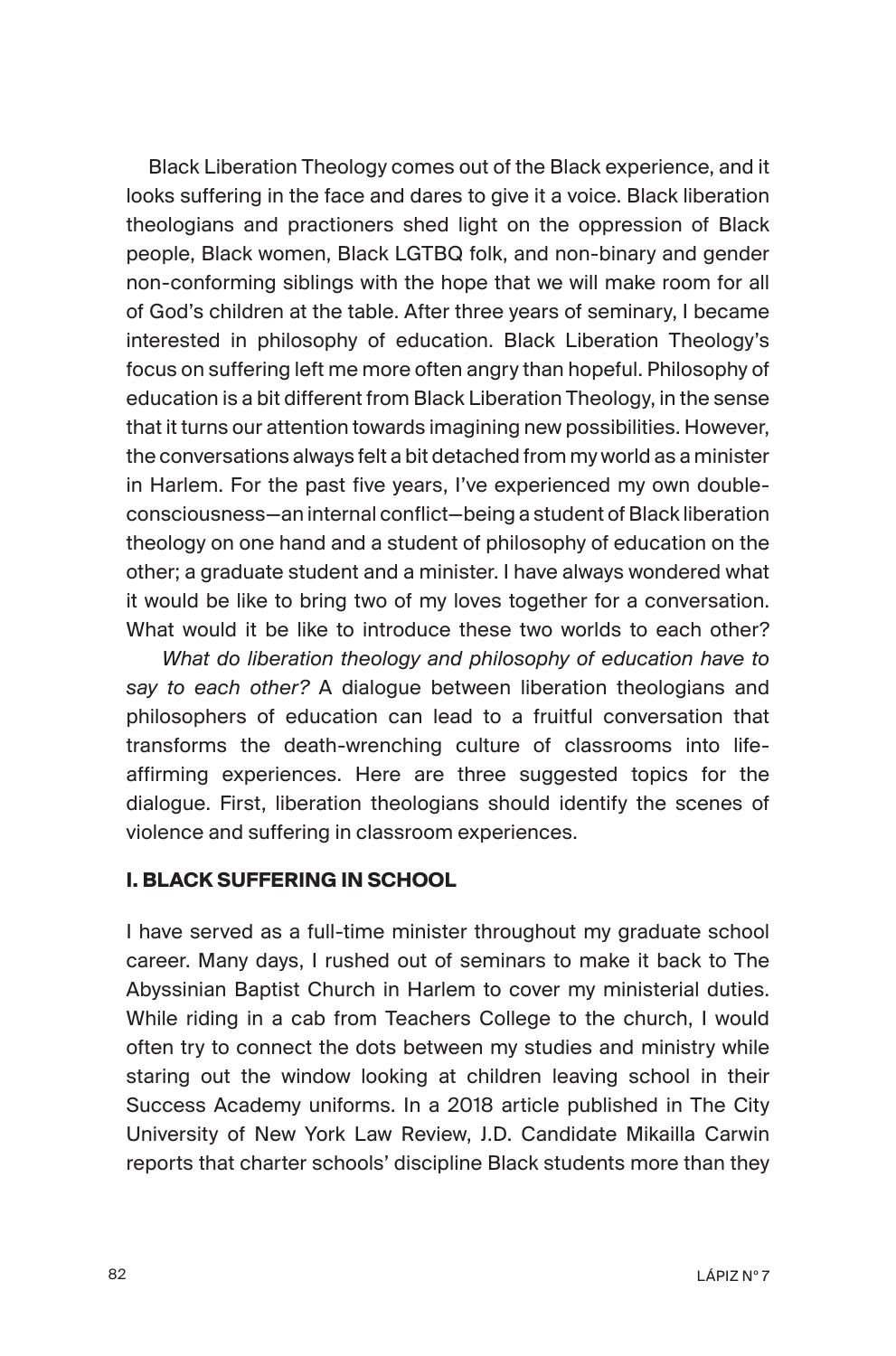discipline any other race. Charter school networks have resorted to the "broken windows" theory of discipline, immediately policing negative behavior as a form of correction. Success Academy is one of several urban charter school networks that has come under fire because of its "zero-tolerance" policy that disciplines students for minor infractions as simple as raising their hand improperly, an untucked shirt, or eyes drifting away from the teacher.<sup>3</sup> Punishments include demerits, loss of privileges, detention, suspension, and expulsion for small offenses. The zero-tolerance policies in classroom management mirror the broken windows approach to policing in the streets—a form of community control that overtly targets Black and Brown people. But if Black Liberation Theology is confined to the church and philosophy of education is overly focused on ideals and possibilities, who will give voice to Black children who are suffering? Who will stop along the way to call these practices evil? Who will ring the alarm and call these school leaders out for the anti-Black practices? Black students are disciplined, suspended, and expelled at higher rates than white students.

 No-excuses charter schools are sites of anti-Black violence, and they crucify the souls of Black children day after day. In that same essay, DuBois evokes the theological term "crucifixion" to describe how Black children were harshly mistreated in school where they were admitted and tolerated but not embraced or affirmed.4 Today, noexcuses schools perpetuate a racial caste system that prepares Black and Brown children to become docile, mindless bodies who lack the ability to challenge the status quo. No-excuses charter schools do not regard parents as partners in their children's education. Most parent engagement at no-excuses schools centers around disciplinary infractions. Golann, Debs, and Weiss record an incident where a parent hung up the phone in frustration after she was informed that her sixth-grade daughter would be benched (in-school suspension) for humming:

I said, "Wait, did she"—I said, "Did she curse?" No. I said, "Did she disrespect another student?" No. I said,

<sup>3→</sup> Mikailla Carwin, "The Charter School Network : The Disproportionate Discipline of Black Students," in *The City University of New York Law Review* 21, no. 1 (2018).

<sup>4 →</sup> DuBois, "Does the Negro Need Separate Schools?"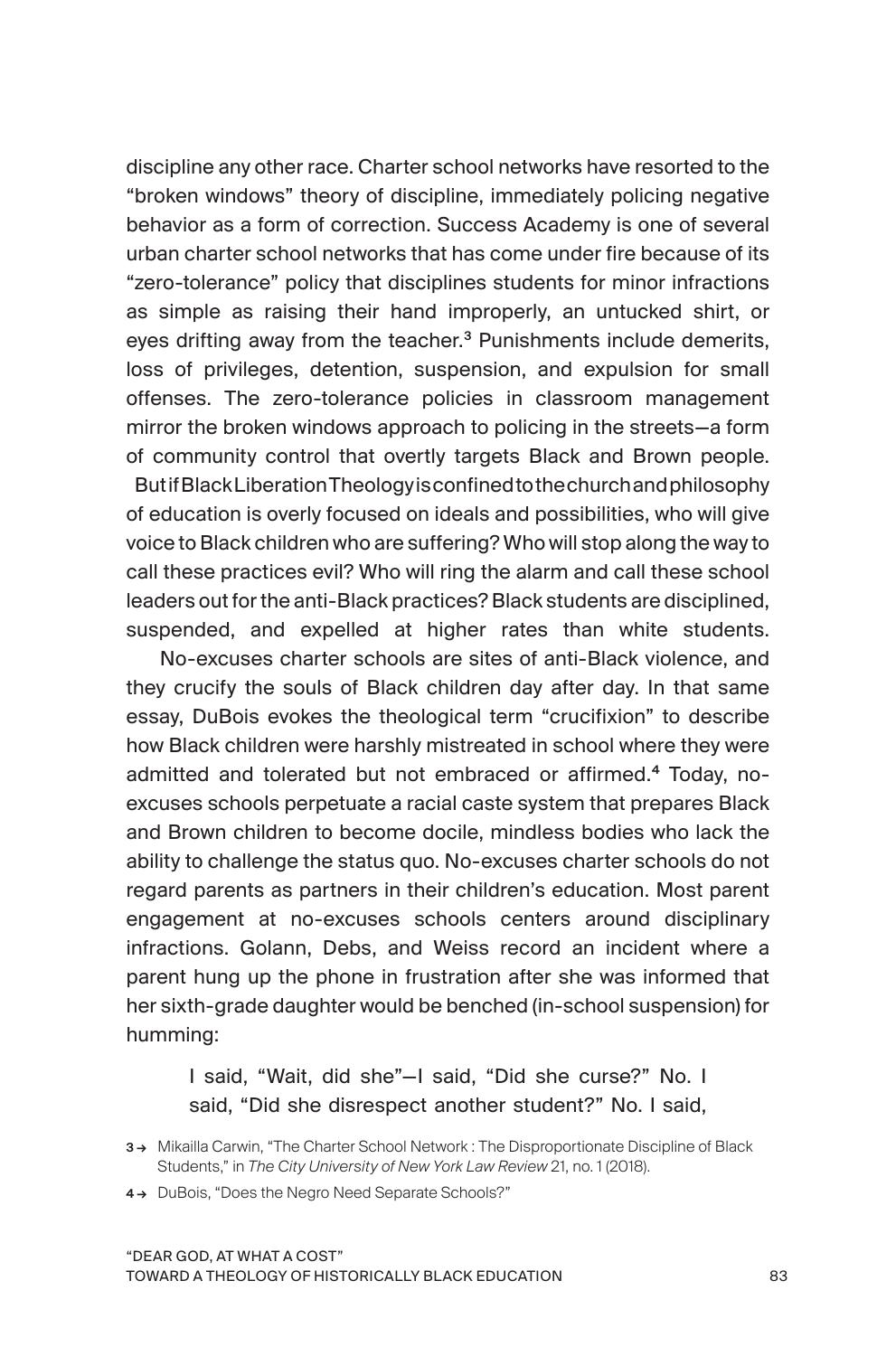"Did she disrespect you?" No. She was humming. I said, "Okay, what did she do all day?" She was working all day. I said, "She hummed. She was happy. Don't call me again." I did not feel bad when I hung up.<sup>5</sup>

With discipline as the cornerstone of school culture, the teacher-parent relationship is relegated mitigating bad behavior instead of educating children. The constant barrage of discipline and punishment eats away at a Black students' self-identity and confidence at an important stage in development where positive reinforcement and nurture are critical.

A recent study in urban education showed that Brown students attending no-excuses schools lagged in social development compated to students attending a nearby Montessori.<sup>6</sup> While teachers at no-excuses schools dictate when student could talk, move about, raise their hands, or ask questions, the tight monitoring and control of students' bodies does not equate with learning or development. The absence of opportunities for self-expression, self-advocacy, and initiative left many parents concerned that their children were being trained to be "robots" or "little mindless minions." This form of education ultimately reenforces racial and economic inequalities by socializing Black and Brown students to remain subservient and powerless, while white and Asian students on the other side of town are encouraged to find their voices, question norms, and demonstrate independence.

 The classroom is not always a safe space for Black and Brown children. In October 2015, a Black, high-school, teenage girl in Columbia, South Carolina was violently yanked out of her desk and onto the floor by a White, male school resource officer for using her cell phone in class. The video, which went viral on social media, sheds light on the reality that Black students are disproportionately and more violently punished compared to White students. (There's no way in hell this would happen to a White student.) Liberation theologians and ethicists can help philosophers of education to pinpoint sites of

<sup>5 →</sup> Joanne W. Golann, Mira Debs, and Anna Lisa Weiss, "'To Be Strict on Your Own': Black and Latinx Parents Evaluate Discipline in Urban Choice Schools," in *American Educational Research Journal* 56, no. 5 (2019): 15. https://doi.org/10.3102/0002831219831972.

<sup>6 →</sup> Golann, Debs, and Weiss, "'To Be Strict on Your Own'."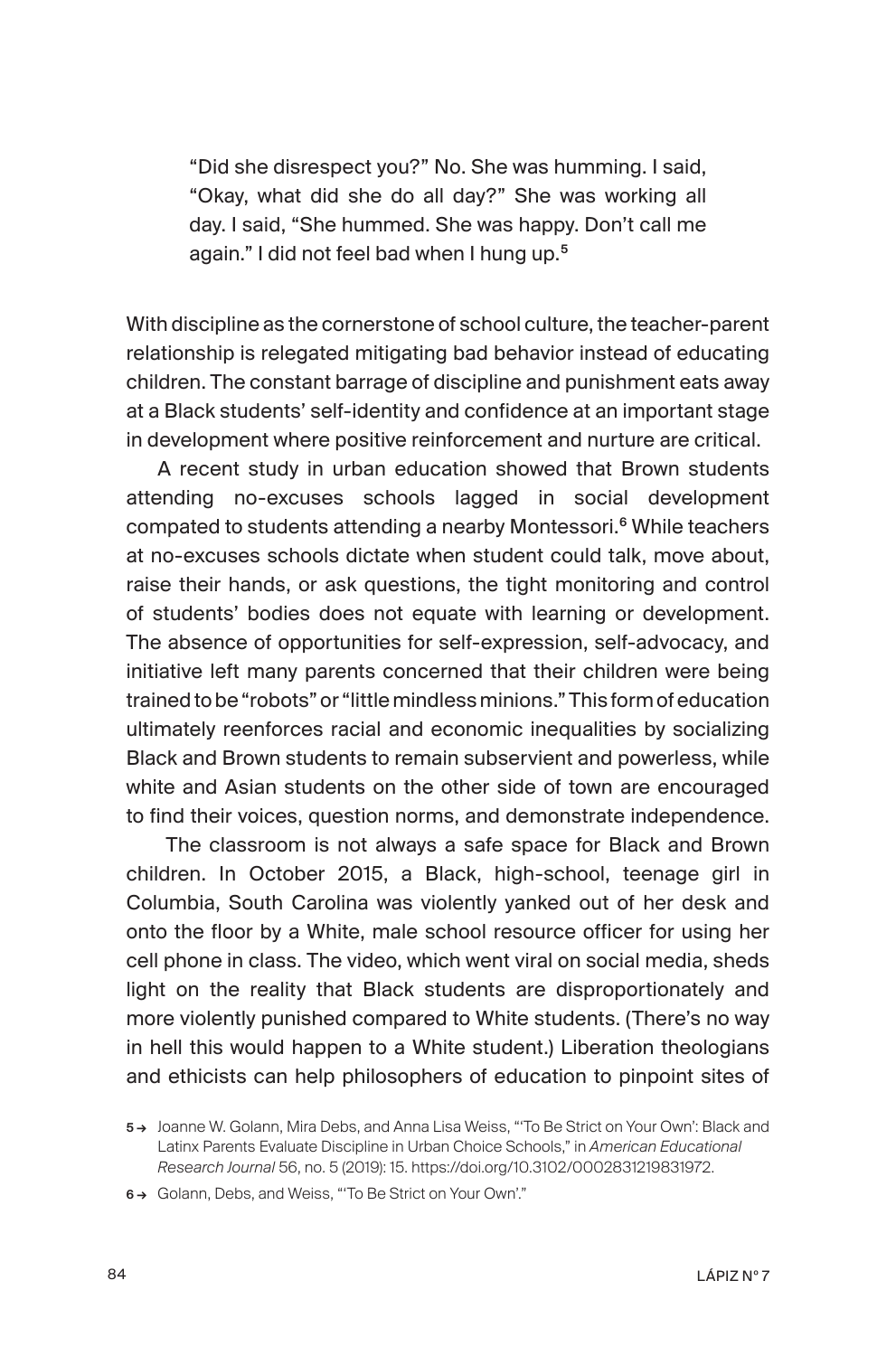Black suffering and social death in classrooms. There is a death that is deeper than physical death that is the death of meaning, hope, selfesteem, and flourishing that eats away a child's belief in the possibilities of the future. Dropping out can often lead to poverty, incarceration, and premature death. Philosophers of education too often ignore or bypass evil in pursuit of the ideal. An honest conversation across disciplines will help philosophers see how no-excuses school culture is evil because it stifles the growth and development of Black children.

#### **PROTEST AND CONFRONTATION**

Secondly, liberation theologians can nudge philosophers of education toward protest and confrontation. There is no liberation without confrontation. As we read in the Exodus narrative, which is a foundational referent for Cone's Black Liberation Theology, Moses, the leader of the Israelite community, is called by God to confront Pharoah until Pharaoh's heart is finally hardened and he agrees to let Israel go.<sup>7</sup> A philosophy of education that is grounded in liberating Black and Brown children must be willing to confront and protest systems of injustice and oppression that continuously harm and threaten the souls of Black children. It will take the rage of Black Liberation Theology and the hopeful practices of education to build a shelter for these precious children. There is a level of prophetic fire and willingness to fight that is required to demand freedom. "Let my people go!" requires a clearing of the throat and a passion that will not shrink.

 To secure a more liberatory future, traditional practices grounded in conserving and perpetuating old scripts of control, discipline, and hierarchy must be disrupted by protest. Theologians, philosophers, and community leaders must create counter-narratives and call oppressors to task. Protest and disruption open space for more liberatory learning. Eric DeMeulenaere's work on "disruptive school rituals" explores how introducing rituals from religious communities and theaters transforms classroom life from monotonous motions of schooling to a life-giving experience. Ideally, the class is a learning environment that comes to life as students and teachers engage in the

7 → James H. Cone, *God of the Oppressed* (Maryknoll: Orbis Books, 1975).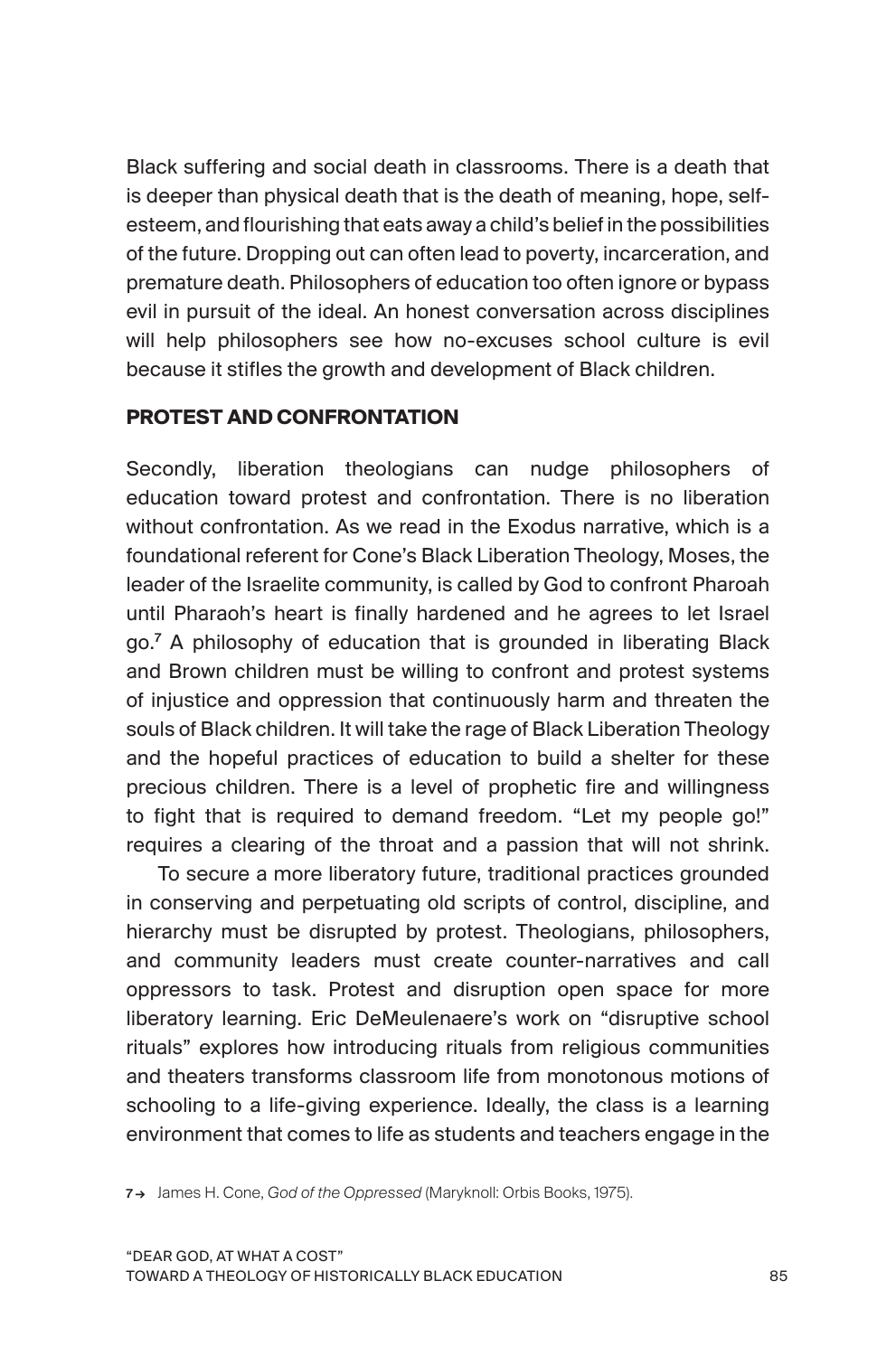exciting work of discovery with joy.

### **JOY AS LIBERATION**

Finally, a dialogue between theologians and philosophers ought to lead us to consider the centrality of joy in liberatory work. In a world that is filled with constant reminders that Black lives *don't* matter, suffering takes the central focus of conversations and discourse to the extent that joy feels like a guilty pleasure. Joy calls us to reflect on the qualifier *liberation* in liberation theology. If liberation is the aim, it is helpful to remember that we must confront suffering in order to live into a freedom that is not confined or controlled. Cone defines liberation as the freedom to be in fellowship with God, with self, and the community of the oppressed.<sup>8</sup> Philosophers of education and liberation theologians can work together to continue to make space for conversations about Black joy.

 In *The Souls of Black Folk* DuBois states, "You might have noted only the physical dying, the shattered frame and hacking cough; but in that soul, lay deeper death than that…So, the man groped for light; all this was not life, —it was the world-wandering of a soul in search of itself, the striving of one who vainly sought his place in the world, ever haunted by the shadow of death is more than death."<sup>9</sup> DuBois helps us to realize that not all death is physical. The shadow of death is the looming, intimidating fear that hovers over one's life. This constant fear causes us to live on the edge, ever watching out and over our backs for the enemy who can come and steal, kill, or destroy our joy at any time.

 It is this shadow of death that prevents Black children and communities from experiencing the *unspeakable* and *indescribable joy* that gives us strength and hope to press on and imagine new possibilities. In just the past five years, we've seen a fourteen-yearold girl in a bikini shoved to the ground and handcuffed at a birthday party because of a noise complaint in Texas; nine members gathered for a Wednesday night Bible Study on a summer night killed in the basement of a church by a white supremacist; a group of Black women

<sup>8 →</sup> Cone, *God of the Oppressed* (1975).

<sup>9 →</sup> W.E.B. DuBois, *The Souls of Black Folk* (New York: Penguin Books, 1903), 184.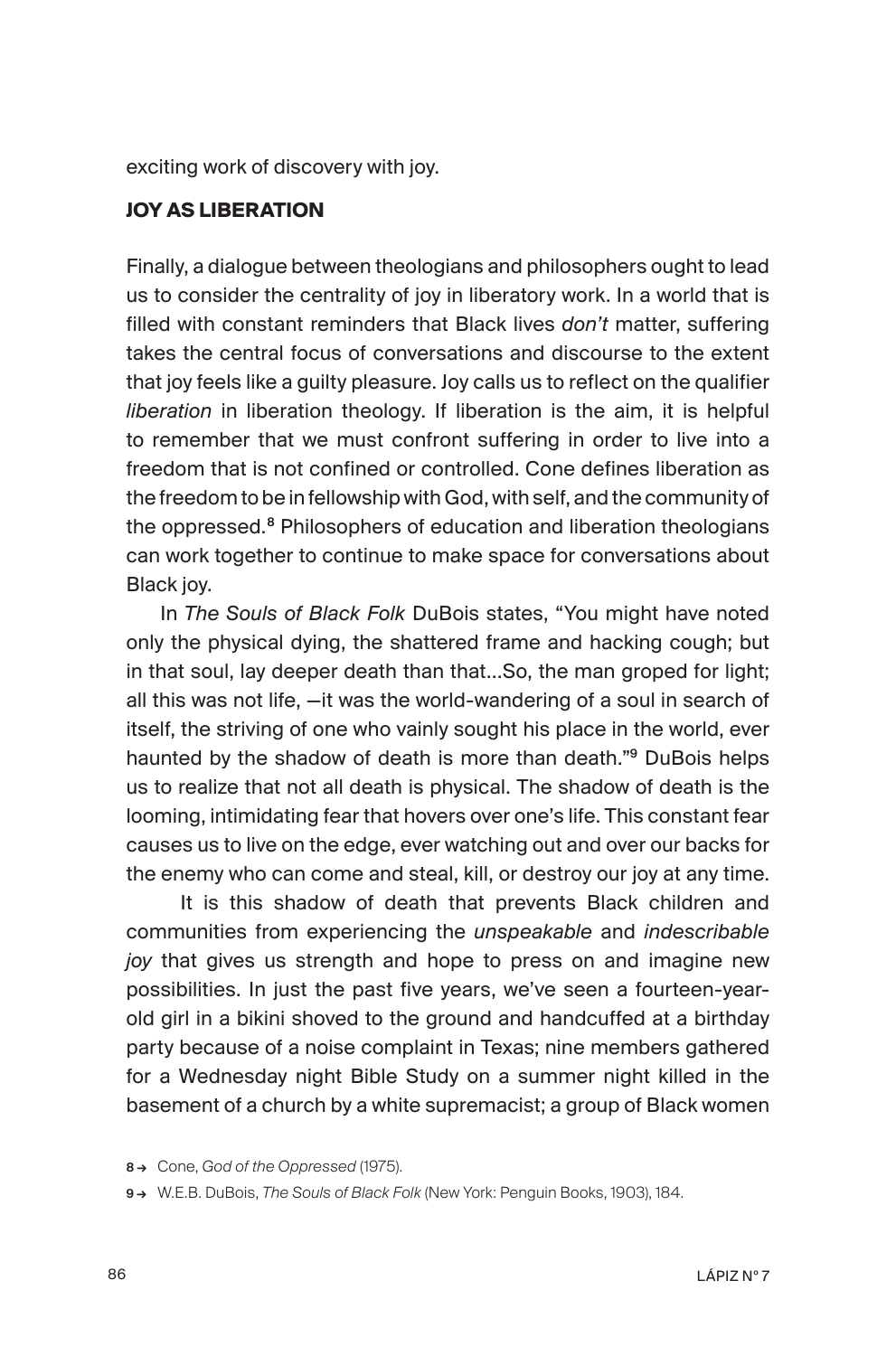thrown off a wine train in Napa Valley for laughing too loudly; and a school resource officer yanking a teenage Black girl from her desk and dragging her out of the classroom. Where is the joy for children attacked at a pool party, a congregation murdered during bible study, a women's book club kicked off a Napa Valley tour for laughing?

 Black Joy can be defined as a form of resistance, for it challenges us to shift the discourse from violence, death, and injustice to remember the importance of leisure, solidarity, and creativity in the struggle toward liberation.

 Liberation theologians and philosophers of education would both agree that joy is a fundamental ingredient for human flourishing. Joy is the feeling of pleasure and happiness that gives us the strength to wake up every day and continue to fight for our place in the sun. There is no social movement for freedom without music and art, laughter and leisure, food and drink, dancing and stepping. Black people deserve to have joy. Black children deserve to learn in classrooms that are filled with joy and happiness, rather than rules and discipline. We must work together to normalize joy. Without joy, the community is too weak to stand up and fight.

## **WHERE DO WE GO FROM HERE? TOWARD A PHILOSOPHY OF HISTORICALLY BLACK EDUCATION**

This conversation between liberation theologians and philosophers of education is not a novel concept. It hearkens back to the birth of the Black Church and Black colleges as they were conceived in the imagination of formerly enslaved Blacks who turned to faith and education as a source of liberation from the psychological chains of slavery. The church created a communal space whereby they could evoke the life-affirming practices and traditions of their native land. Education was seen as a way to prepare men and women to serve in ministry, education, and medicine for the greater good. The Church and HBCUs have worked in tandem to save generations of students from the abyss of nihilism and despair. In spite of the degradation and dehumanization, Black colleges managed to breathe life into bones left dry and dead by racism's venom. Through high ideals,